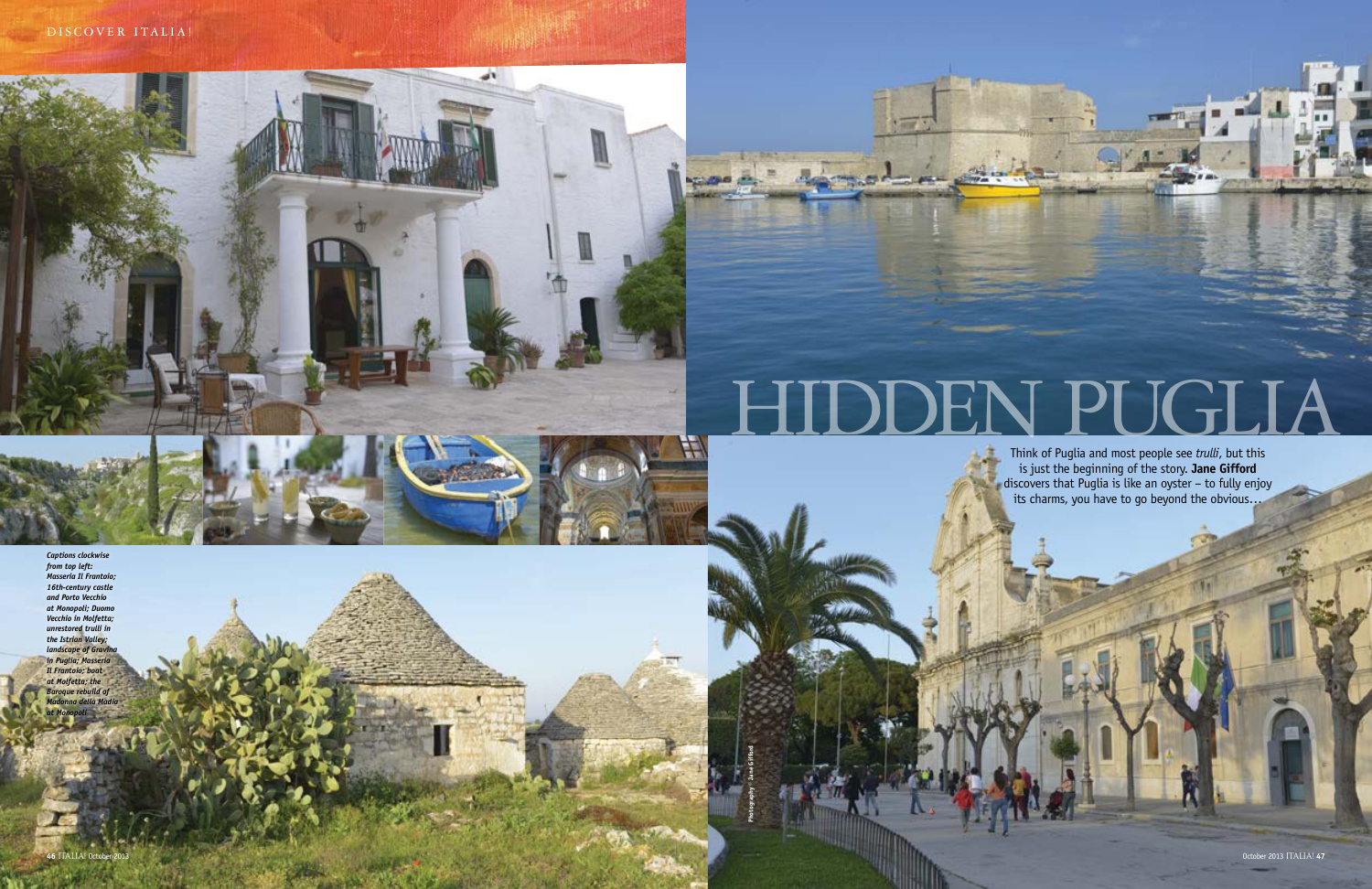born here in 1928. His exuberant statue stands on the clifftop on the northern side of the bay. Arms spread wide he is singing his classic song '*Nel blu dipinto di blu*', better known as ' Volare'. Dean Martin had worldwide success with an English version. Over lunch at Il Bastione,

### the waiter, who is from Monopoli, insists we make Madonna della Madia our next stop.

Byzantine icon which is housed here. The old Romanesque building has had a stunning Baroque makeover inside. The icon is said to have been discovered in a punt floating off shore. Only the Bishop was able to retrieve it. It blew out of reach of everybody else. The finding of the Madonna della Madia is celebrated here annually between 14-16 August. Alberobello is roughly 25km inland from Monopoli. World famous as the site of hundreds of *trulli*,

Monopoli is 20 minutes down the coast and much larger than<br>Polignano. We head for Porto Vecchio where there is a great view of the castle across the harbour and ample parking on the quayside. Walk around to the castle, passing men fishing for octopus, and you will arrive in the peaceful streets of the Città Vecchia, where locals

ompared to the rest of<br>
Italy, Puglia is mostly<br>
flat. It's a region of<br>
exposed coastal plains<br>
featureless limestone plateau in the<br>
state of the state in the<br>
state of the state in the<br>
state of the state of the state o flat. It's a region of exposed coastal plains with a relatively

play cards on tiny tree-shaded squares and children play football around the drinking fountain in Piazza Palmieri. Above three-storied buildings strung with washing, the tower of Madonna della Madia comes into view, Monopoli's old cathedral, founded 1107 and named after a

middle, the Murge. Being wide open to the Adriatic on one side and to the Ionian Sea on the other, Puglia has often been invaded, so its people have closed in on themselves, sheltering behind high windowless walls and finding sanctuary in its many caves. To best explore, fly to Bari, rather than the usual Brindisi, and begin by heading southwest to Conversano 40km away. Follow the smaller roads through a riot of wildflowers where *ferrovia* cherry orchards stretch off to the horizon. These red and juicy cherries are a local speciality, all originating from a single pit

which took root near the railway at Sammichele di Bari in the 1930s. Conversano, on the eastern



white limestone, the castle is

surrounded by a broad square, Piazza Castello, which is the focus of the town's social life and an

excellent place to while away the hours. Conversano's medieval city walls still incorporate huge blocks of stone from the town's prehistoric past. In the maze of medieval streets you will find an impressive Benedictine monastery, once the most important in Puglia, with a threetiered tower and cupola crowned with yellow and blue majolica tiles, and a thousand-year-old Romanesque cathedral with fine carvings around the lion-flanked doorway. From Conversano the sea is only

9km away at Polignano a Mare, where the usually flat Adriatic coast is interrupted by a pleasant clifflined bay popular with bathers. Sheer defensive walls cover the cliffs on the bay's south side, protecting the white-washed old town above. Today the original tiny windows are being replaced by balconies and terraces.

Once this too was a Norman fortress and you still enter the old town through an archway flanked by palaces. Domenico Modugno is Polignano a Mare's most famous son,



## **where to stay**

**Corte altavilla hotel** 

*Vico Goffredo Altavilla 8, Conversano* % **+39 0804 959 668, www.cortealtavilla.it** Excellent hotel in the heart of the old town in a former monastery, opposite cathedral. **Double room from €65**

#### **Masseria il frantoio**

*Montalbano, Ostuni* % **+39 0831 330 276 www.masseriailfrantoio.it** You can enjoy a gastronomic extravaganza

hosted by Armando and Rosalba Balestrazzi, which consists of a two-night gourmet stay including wine tasting, breakfast and fivecourse dinner with wines and liqueurs. **Two nights €199 per person** 

#### **ALBERGO LUCY**

*Piazza Plebiscito 11, Trani* % **+39 0883 481 022 www.albergolucy.com** An excellent central location in Trani with palm trees; two minutes from the marina. **Double room from €75**

*Locals play cards on tiny tree-shaded squares and children play football around the drinking fountain*

*Captions clockwise from top left: Piazza Santa Croce in the commune of Palo del Colle; Conversano Castle which dates back to the 14th century; Cathedral Santa Maria Assunta* 

*in Altamura*